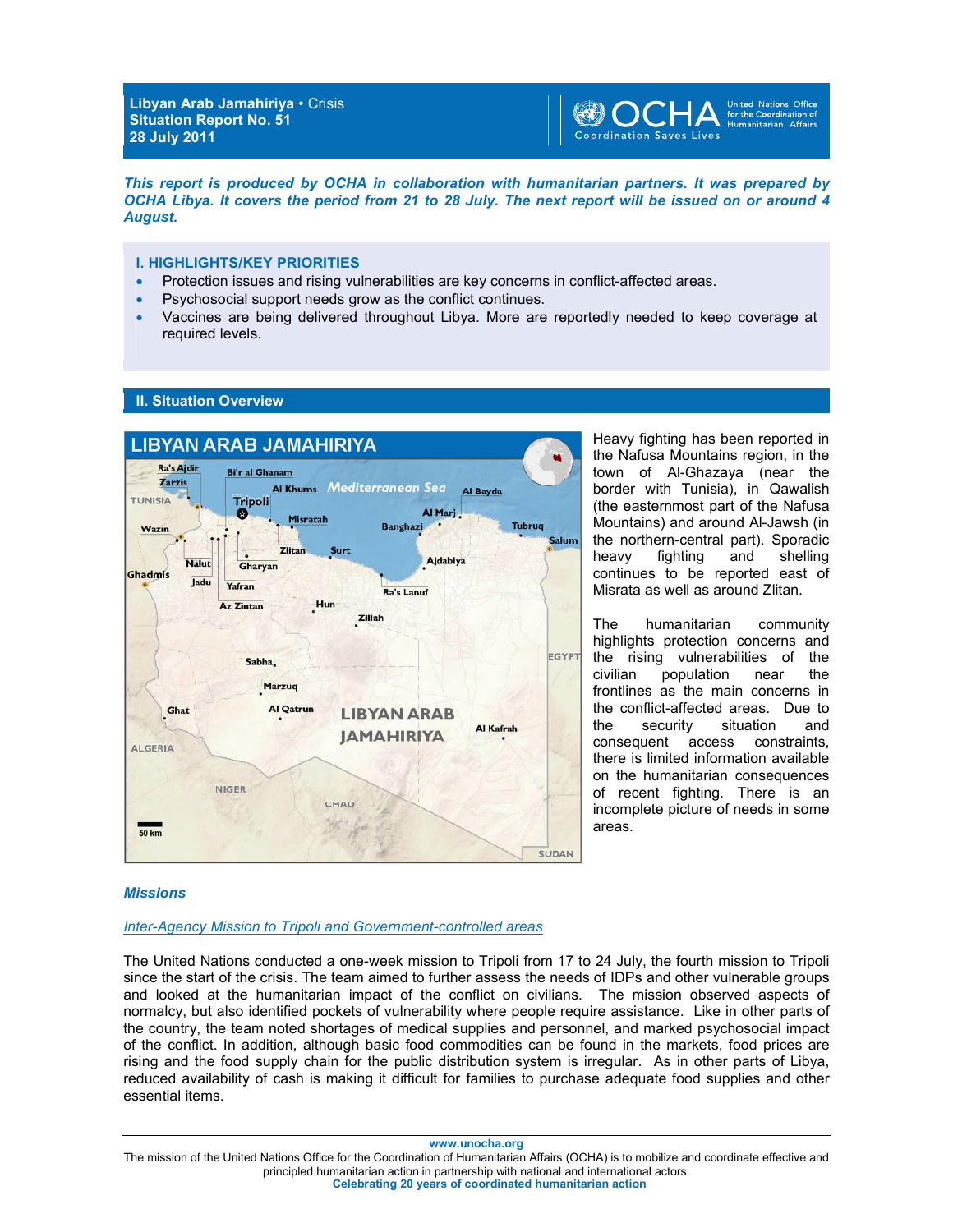Outside Tripoli, the team visited Al-Khoms and Zlitan, east of Tripoli and close to the frontline, as well as Ghayran, north of the Nafusa Mountains area. All these towns have seen a significant influx of IDPs. The team discussed their immediate humanitarian needs with community members and identified the need to monitor the situation of IDPs who have not been officially registered. IDPs have been receiving support from the Government of Libya

In all areas visited, fuel shortages were a significant problem: the UN team observed long queues at petrol stations, while others had closed down. In Government-controlled areas, a fuel consumption quota system is in place, since Libyan oil experts warned that fuel stocks could run out in two weeks, should the shortage continue. Public transport costs have tripled, restricting access to services, such as hospitals.

### *Inter-Agency Mission to Darna and Al-Bayda*

On 23 and 24 July, the United Nations visited Darna (population 50,000) and Al-Bayda (population 250,000), northeast of Benghazi. In both locations, the mission participants met with local representatives and identified humanitarian needs that have emerged as a result of the conflict. As in other parts of the country, the most pressing need identified in both locations is the lack of liquidity. In addition, the team reported a shortage of medical supplies and baby food.

In Darna the team noted that most of the city lacks running water, due to the lack of fuel to pump water and a lack of spare parts and maintenance to the water supply system. Water is delivered via mobile tanks at a cost of 5 Libyan Dinar (around US\$4) per 2000 litres.

### *Population Displacement*

IOM and UNHCR report that, since the start of the crisis, around 740,000 people have left Libya. Of these, over 100,000 are Libyans and over 640,000 are non-Libyans. Around 47 per cent of the non-Libyans are third-country nationals (TCNs), the majority of which have been repatriated. The total caseload requiring evacuation assistance is estimated at 3,100, as of 26 July. Around 53 per cent of the non-Libyans are people from neighbouring countries who returned to their countries of origin. The number of Tunisians, Egyptians and Libyans who have left Libya due to the crisis is an estimate, as they regularly cross the border for economic purposes.

According to UNHCR, there are approximately 218,000 IDPs inside Libya, most of whom are staying with relatives or in host communities. Significant return has been reported to parts of the Nafusa Mountains, with additional returns anticipated prior to the Holy Month of Ramadan.

Evacuation of TCNs from Libya is ongoing. In Sabha, IOM has organised evacuation flights for 925 Chadian beneficiaries to Ndjamena; an additional 495 Chadians are booked on flights due to leave before the end of the month. On  $22$  July, the 14<sup>th</sup> IOM-chartered vessel evacuated 54 TCNs and 28 war-wounded and chronically ill from Misrata. To date, 8,309 people have been evacuated from Misrata.

A new transit camp is being established in Misrata for the TCNs who remain stranded there, in response to the cramped conditions reported in the existing camp. So far, 200 new tents have been delivered to the camp.

### **III. Humanitarian Needs and Response**

### **FOOD SECURITY & LIVELIHOODS**

Key concerns for the Food Security and Livelihoods Cluster remain a lack of liquidity at both the macro and household levels, restricting people's ability to buy food, inconsistent and unreliable food imports causing interruptions to the Public Food Distribution System, and rising food prices.Inadequate replenishment of food stocks is of particular concern with Ramadan approaching because in some areas (such as parts of the Nafusa Mountains), many displaced people are expected to return to their homes, increasing the pressure on communities to provide basic food requirements.

As of 27 July, 8,726 metric tons (mt) of mixed food commodities have been distributed to 781,000 beneficiaries in Libya, Tunisia and Egypt. Inside Libya, WFP continues to distribute food in partnership with

**www.unocha.org** 

The mission of the United Nations Office for the Coordination of Humanitarian Affairs (OCHA) is to mobilize and coordinate effective and principled humanitarian action in partnership with national and international actors. **Celebrating 20 years of coordinated humanitarian action**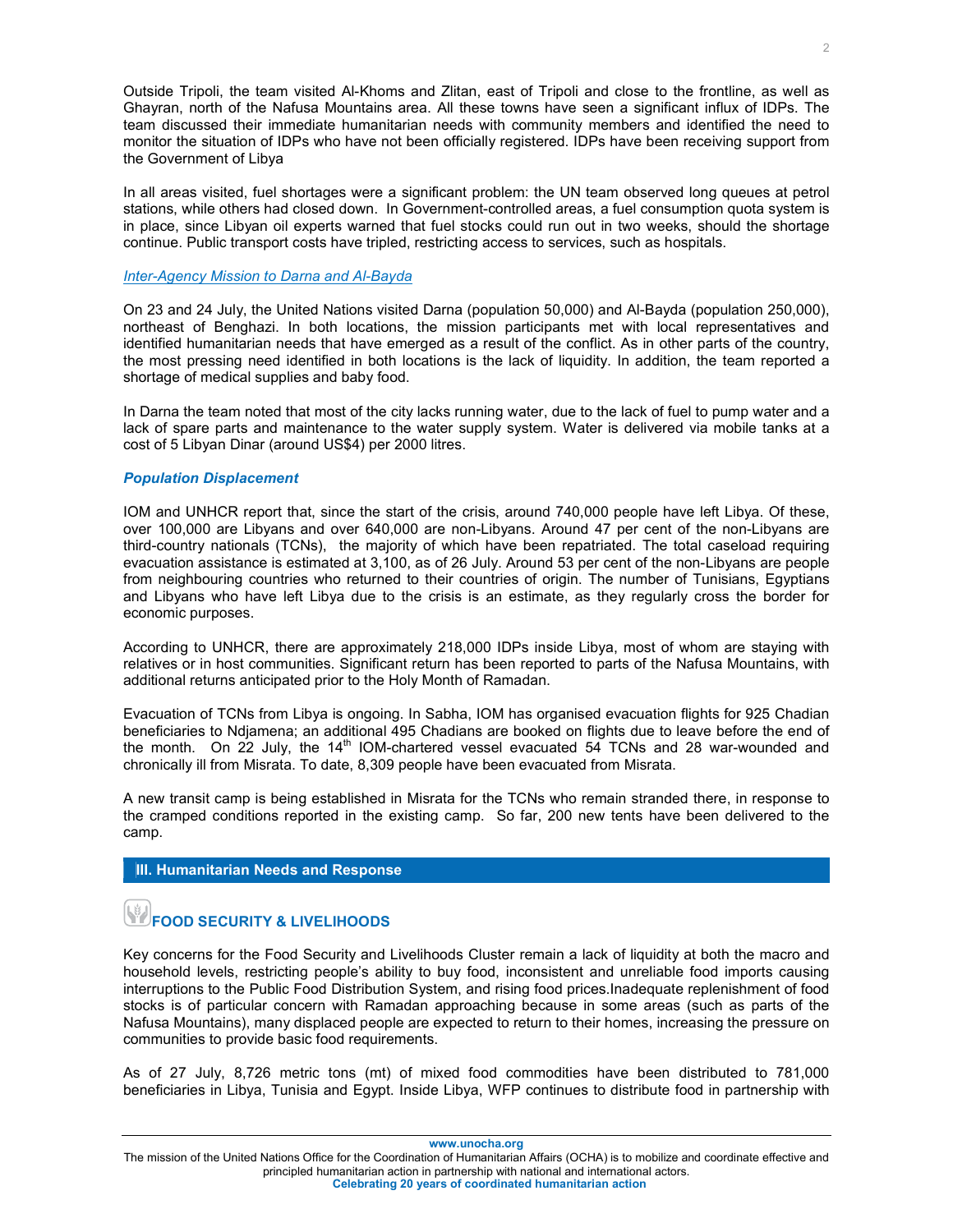the Libyan Red Crescent Society, paying particular attention to food distribution in areas affected by heavy fighting, such as the Nafusa Mountains region. So far, a total of 2,634 mt of food has been distributed in the Misrata area to around 125,000 beneficiaries, and 941 mt has been distributed to around 125,000 people in the Nafusa Mountains region. In addition, 440 mt of food has been delivered to the port of Al-Khoms and distribution has begun to IDPs from Misrata and the Nafusa Mountains in that area.

In preparation for Ramadan, the Cluster plans to distribute around 830 mt of basic commodities to 160,000 beneficiaries in the Nafusa Mountains over the next two weeks. So far, WFP has provided 260 mt of food to the Libyan Red Crescent for distribution. In both the Nafusa Mountains and opposition-held areas, various local and international organisations plan to provide complementary food items (some of which are culturally specific to Ramadan). In addition, UNHCR is planning to support the traditional Ramadan tents in Benghazi and Misrata, by providing hot meals for *Iftar*.

A process to identify the agricultural needs in opposition-held areas is underway (since 20 July), with a radio appeal so that farmers can register for possible assistance and a mapping exercise will be based on the answers to questionnaires. FAO plans to provide around 485 mt of fertiliser to around 1,600 beneficiaries, because the rising prices and reduced availability of fertiliser could have serious implications for the next planting season.

# **PROTECTION**

Information about the civilian population remaining near the frontlines remains under-documented due to a lack of access. There is a need to establish protection monitoring mechanisms with local and international NGOs and for the local council to report human rights violations and determine appropriate referral structures.

Significant return has been reported to parts of the Nafusa Mountains, including to Zintan and Yafran, due to improved security, electricity, functioning hospitals, markets re-opening and because families want to be home for Ramadan.The presence of explosive remnants of war (ERW) in the Nafusa Mountains remains a major concern as returns continue.

A child resilience programme has been completed in Benghazi and surrounding areas, targeting 15 sites and reaching 375 children. The second part of the programme will begin in September, targeting the same number children, in opposition-held areas. The Child Protection Working Group is planning to distribute leaflets with key child protection messages for parents at the start of Ramadan. The first messages will focus on the issue of celebratory shooting (firing into the air) as this is jeopardizing the safety of children.

The Child Protection Sub-Cluster has identified capacity building needs in psychosocial services for local organizations, in opposition-held areas, to support their activities in schools. There is also a need for additional recreational and Early Childhood Development kits for recreational activities in Misrata. Many IDP sites in opposition-held areas still lack facilities to provide recreational activities and non-formal education to displaced children. The Child Protection Working Group will address needs in the most urgent sites, but is limited in its capacity to respond due to lack of funding.

# **HEALTH**

The Health Cluster remains concerned about the shortages of drugs, vaccines, medical supplies and health professionals throughout Libya. Many health professionals were migrant workers who left the country when the conflict started, while those who continue to work in hospitals have only been partially and irregularly paid for months, due to a lack of funds. Health service provision is also starting to be affected by a lack of maintenance and spare parts for medical equipment.

Access to healthcare is further restricted by fuel shortages and associated travel constraints, making it difficult for people requiring medical attention to travel to health facilities and for health staff to travel to and from work.

The Health Cluster requires additional data on the health situation to verify reports concerning the impact of the crisis on the health system. In addition, there is a need to gather information on the number of casualties and the scale of psychosocial trauma in order to evaluate the wider implications of the conflict.

**www.unocha.org** 

The mission of the United Nations Office for the Coordination of Humanitarian Affairs (OCHA) is to mobilize and coordinate effective and principled humanitarian action in partnership with national and international actors. **Celebrating 20 years of coordinated humanitarian action**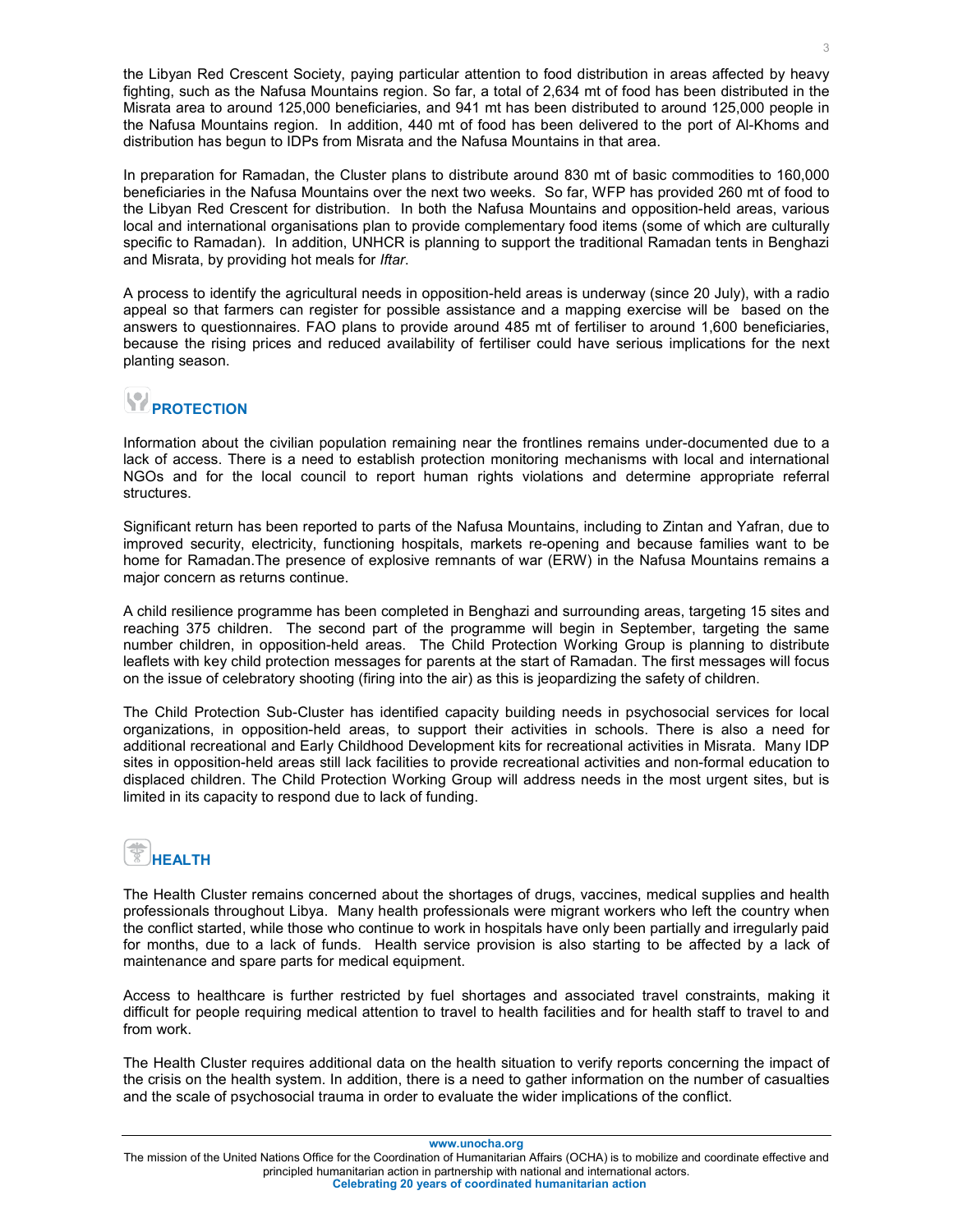Health Cluster partners continue to respond to the needs for medical supplies and drugs. This week, 165 boxes of medicines and consumables have been prepositioned in Misrata; while psychiatric drugs are due to arrive in opposition-held areas in the coming week. Medical items have been delivered to Benghazi. Emergency stock is also being pre-positioned in Nalut in the Nafusa Mountains. Non-cluster partners are also active in providing essential supplies, training, equipment and logistic support to priority health services; they are also active in the field of rehabilitation and psychosocial support.

To overcome a shortage of vaccines, WHO has delivered 100,000 doses of vaccines to Tripoli, and an INGO has procured supplies for two months for Nalut, Jadu and Zintan (in the Nafusa Mountains). UNICEF has supplied a total of 50,140 doses of six different types of vaccines to the health authorities in Benghazi. Additional vaccines are expected to arrive in the coming week. However, more vaccines are reportedly needed throughout the country in order to keep coverage at required levels.

The local health authorities in Benghazi are compiling a report on medical stocks, using a logistics support system established by WHO. The report contains detailed information on available medical supplies, including those that are running low.

Capacity building exercises for health personnel and medical students are ongoing to try to mitigate shortages of health professionals. These activities are predominantly taking place in areas where the warwounded are taken, such as Benghazi, Misrata, and some parts of the Nafusa Mountains.

The health component of the Flash Appeal was based on the assumption that the Ministry of Health would have access to funds to provide essential drugs and consumables for the Libyan health system, while humanitarian partners would fill gaps for the most vulnerable populations. To date, the Health Cluster has only received 35 per cent of the funding requested in the Flash Appeal, and the funds needed to support the health system are considerably higher than originally requested.

It is important that any in-kind donations of medical supplies comply with WHO's drug donation guidelines, available at the following link: http://bit.ly/p36jCs. Donations should be coordinated with the Medical Supply Organisation (MSO). Focal point: DrMukhtarBurweis, Ministry of Health, Libya (dr.burweis@yahoo.com, +002189-925577541). An updated list with MOH prioritized needs is available on the Ministry of Health website, www.ministryofhealthlibya.org.

### **EDUCATION**

UNICEF provided Mercy Corps in Misrata with 30 tents, recreational kits and early childhood development kits for safe spaces and psychosocial services activities in schools. Mercy Corps, in collaboration with the local Education Authorities, are installing one tent in each of the 21 schools open for educational and recreational activities. Around 5,000 pupils are benefiting from morning and evening activities at the 21 schools.

The Education Working Group reports an urgent need for additional resources in order to ensure the reopening of schools beyond Benghazi in time for the new school year in September.

## **LOGISTICS**

The shuttle service between Benghazi and Misrata has been extended for the month of August. As of 24 July, the WFP-chartered vessel has transported 207 passengers and over  $1,140m<sup>3</sup>$  of inter-agency humanitarian cargo between the two cities. Recent cargo has included generators and hospital tents.

UNHAS continues to offer air passenger transport services between Cairo, Benghazi, Malta and Djerba. From 31 July, UNHAS will start to operate a higher capacity aircraft (for up to 50 passengers), and will be following a revised schedule. Further details about accessing these services and the schedule are available at http://www.logcluster.org/ops/lby11a/unhas-schedule-and-forms. The limit for personal luggage is 20kg. Additional cargo may be requested by filling out the Service Request Form.

For general information about the Logistics Cluster (including on warehousing and transport services) please visit:http://www.logcluster.org/ops/lby11a

**www.unocha.org** 

The mission of the United Nations Office for the Coordination of Humanitarian Affairs (OCHA) is to mobilize and coordinate effective and principled humanitarian action in partnership with national and international actors. **Celebrating 20 years of coordinated humanitarian action**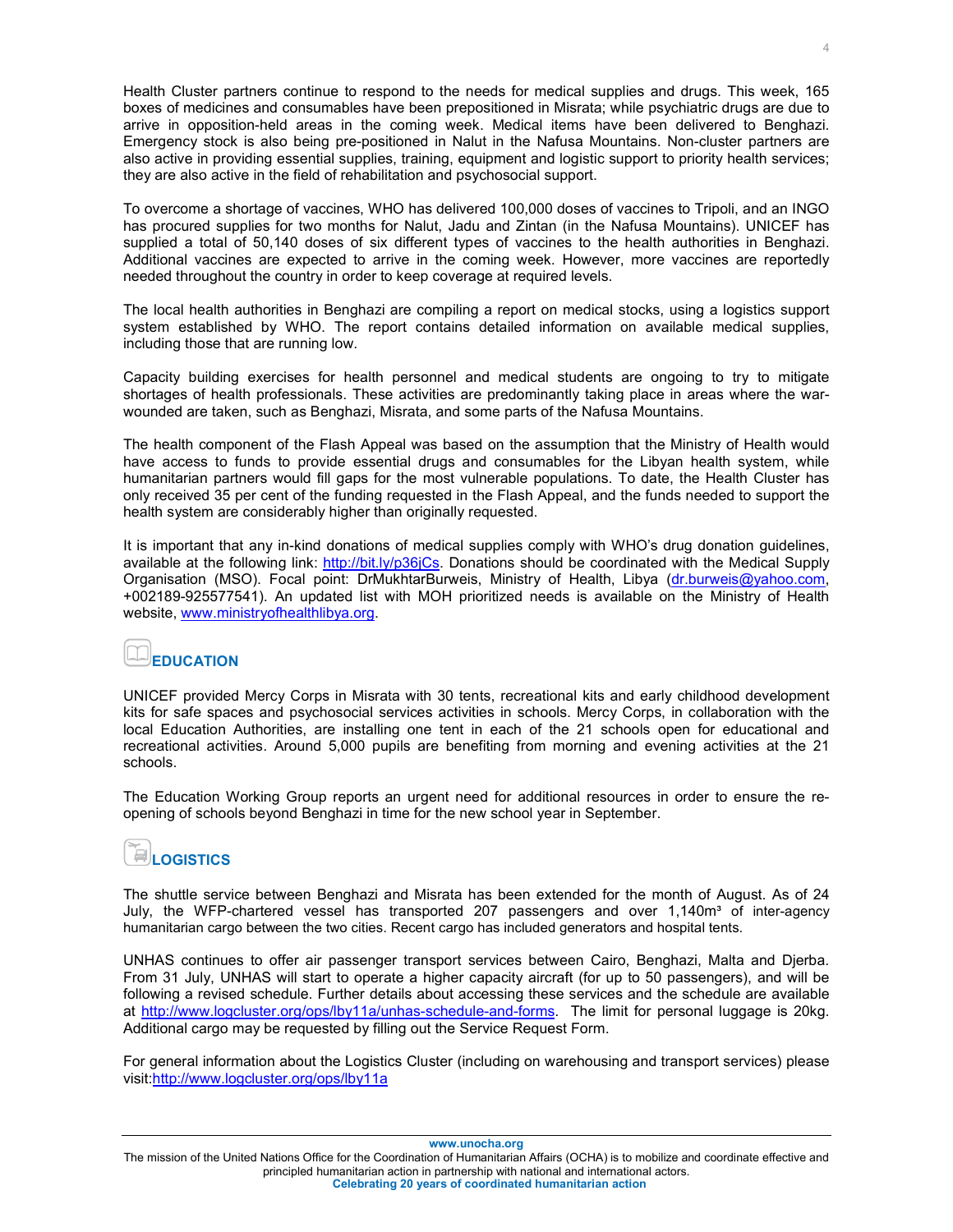The coordination schedule in Zarzis has been revised. The coordination meeting schedules for Benghazi, Cairo and Zarzis, and Cluster and HCT contact lists, are available at http://libya.humanitarianresponse.info/.

An Inter-agency Humanitarian Hub has been established in Misrata, run by ACTED. The hub provides logistics, mapping and coordination support, as well as security advice to humanitarian actors. Maps produced by the hub can be found at: http://www.acted.org/en/libya-reach-map-center. ACTED has is in the process of opening a new office in Ajdabiya, which will be used as a forward operating base for Brega.

OCHA Libya is producing a daily humanitarian media monitoring service, Monday to Friday. The service provides an overview of the Libya crisis as portrayed in the worldwide media, including: news agencies, newspapers, Arab Satellite TV, websites, social media and press releases by humanitarian organisations. If you wish to subscribe to the media monitoring service, please visit: http://bit.ly/jD4HDr

OCHA has an incomplete picture of the activities of Libyan Diaspora groups providing humanitarian aid to the Nafusa Mountains area. Groups providing humanitarian aid in this area are kindly asked to contact OCHA at: OCHALibya@un.org

### **V. Funding**

As of 7 July, the revised Flash Appeal is **60 per cent** funded, with **\$245 million** received out of the \$407 million requested. In addition, **\$138.6 million** has been donated to projects listed outside the appeal. This brings the total recorded humanitarian funding for the Libya crisis to **\$383.6 million**.

A number of clusters are facing funding shortfalls, which is obstructing the implementation of projects listed in the Flash Appeal. For example, the Food Security and Livelihoods Cluster is only funded at 26 per cent, while the Health Cluster is funded at 35 per cent.

The chart (right) provides a breakdown of funding received and unmet requirements by cluster (excluding multi-cluster, which is 67 per cent funded). See Annex I for an analysis of the humanitarian funding trends, since the revision of the Flash Appeal on 17 May 2011 (launched 18 May).

OCHA has an incomplete picture of funding donated outside the Flash Appeal. To ensure coordination of resources, please advise the Financial Tracking Service (fts@un.org) of all funding and in-kind donations. The **Financial Tracking Service** shows daily updates of funding for this appeal and other humanitarian response to the Libyan crisis.



### **OCHA Libya:**

Brendan McDonald: Head of Office, a.i. mcdonaldb@un.org• +216 2399 4965

#### **OCHA Libya:**

Rebecca Tustin: Reports Officer tustin@un.org•+216 2399 4967

### **OCHA New York:**

Julie Belanger: Officer in Charge, Europe, Central Asia and Middle East (ACAEME) Section Coordination Response Division belangerj@un.org



### **OCHA New York:**

Heidi Kuttab: Humanitarian Affairs Officer, Europe, Central Asia and Middle East (ACAEME) Section Coordination Response Division kuttab@un.org

#### **OCHA Geneva:**

Thierry Delbreuve: Humanitarian Affairs Officer delbreuve@un.org•+41 (0) 22 917 1688

#### **OCHA Geneva:**

Elisabeth Byrs: Spokesperson and Public Information Officer byrs@un.org•+41 22 917 2653

### **www.unocha.org**

The mission of the United Nations Office for the Coordination of Humanitarian Affairs (OCHA) is to mobilize and coordinate effective and principled humanitarian action in partnership with national and international actors. **Celebrating 20 years of coordinated humanitarian action**